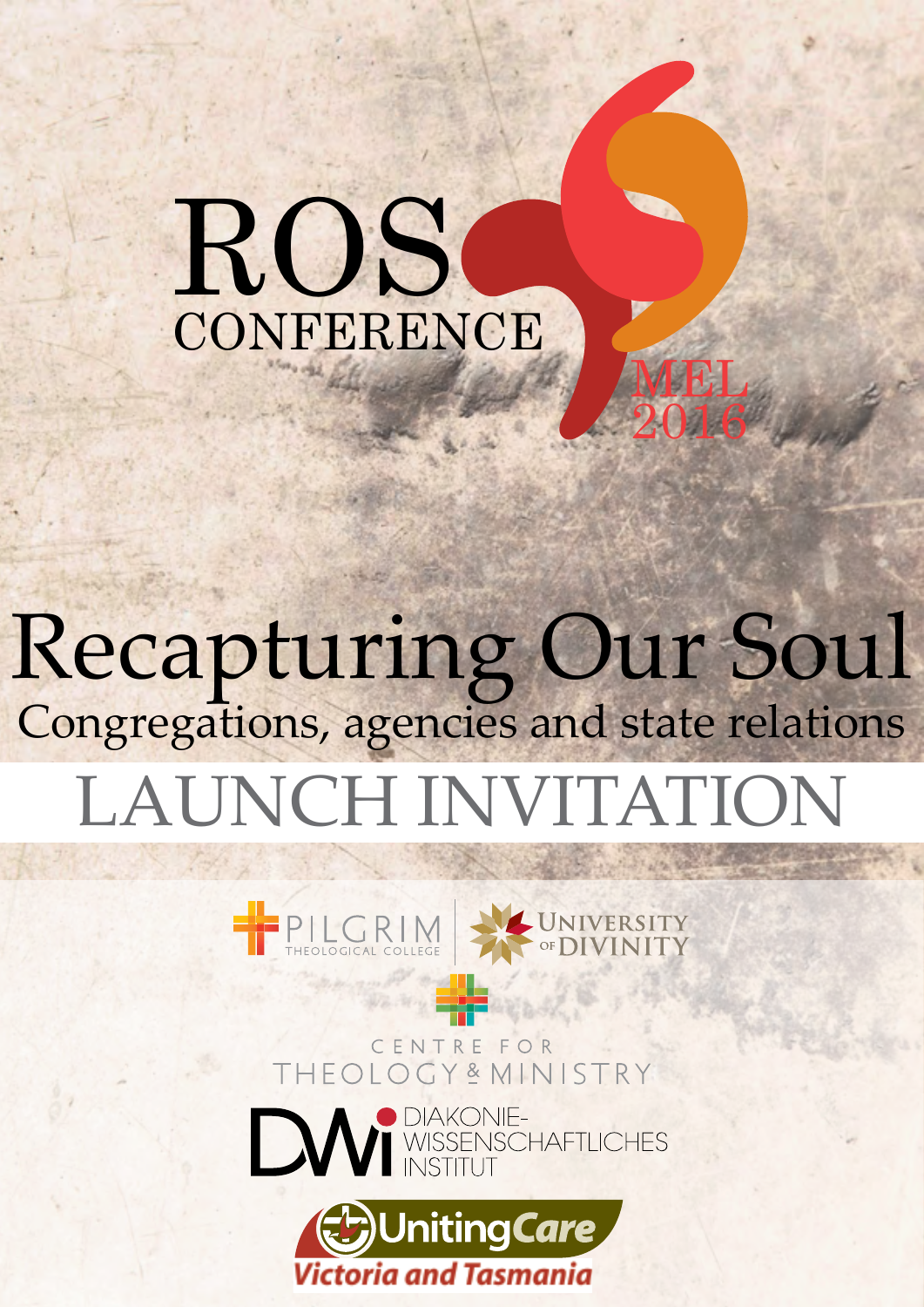## **INTRODUCTION**

**Many institutions a religious background and within the community service sector have motivation. This service grows out of belief. However, with the professionalisation of health provision in an increasingly plural society, some gap has developed between believing communities and the associated agencies.** *Recapturing Our Soul* **examines this gap and considers various ways of uniting communities, church** 



*Recapturing our Soul* will examine the complex theological positions, social issues and regulatory requirements governing the relationship between faith communities, their agencies and the Australian state today

**congregations, community service delivery and the state sector. It will stimulate a clearer understanding of the added value of the church's core values to community service provision and explore the future connections between the church and agency/ third sector community work.**

**In partnership with the Diaconal Research Institute of Heidelberg University,** *Recapturing Our Soul* **addresses the particular** 

# RECAPTURING OUR SOUL

# [ M E L / A U S ] 2–4 SEPT 2016

Congregations, agencies & state relations Uniting Church – UnitingCare Conference



**Rev Dr John G Flett** BMin, MTheol, PhD, DTheol Habil Conference Convener

**Australian context by facilitating a dialogue between German and Australian voices. The evident differences of church context and governmental relationships set the similar issues of relationship into clear relief.** 

**This conference brings together theorists, high-level agency and church administrators, along with practitioners from both the religious and the service provision contexts.** 

**The** *Recapturing Our Soul* **conference will map the key issues, and present constructive proposals for the complex variety of challenges and opportunities facing the church, its agencies and the state today.** 

**We hope you will join us in this important conversation and look forward to welcoming you to diverse metropolitan Melbourne in September, 2016.** 

**#ROSConf16 [rosconference.org.au](http://www.rosconference.org.au)**

# **Congregations, agencies and state relations**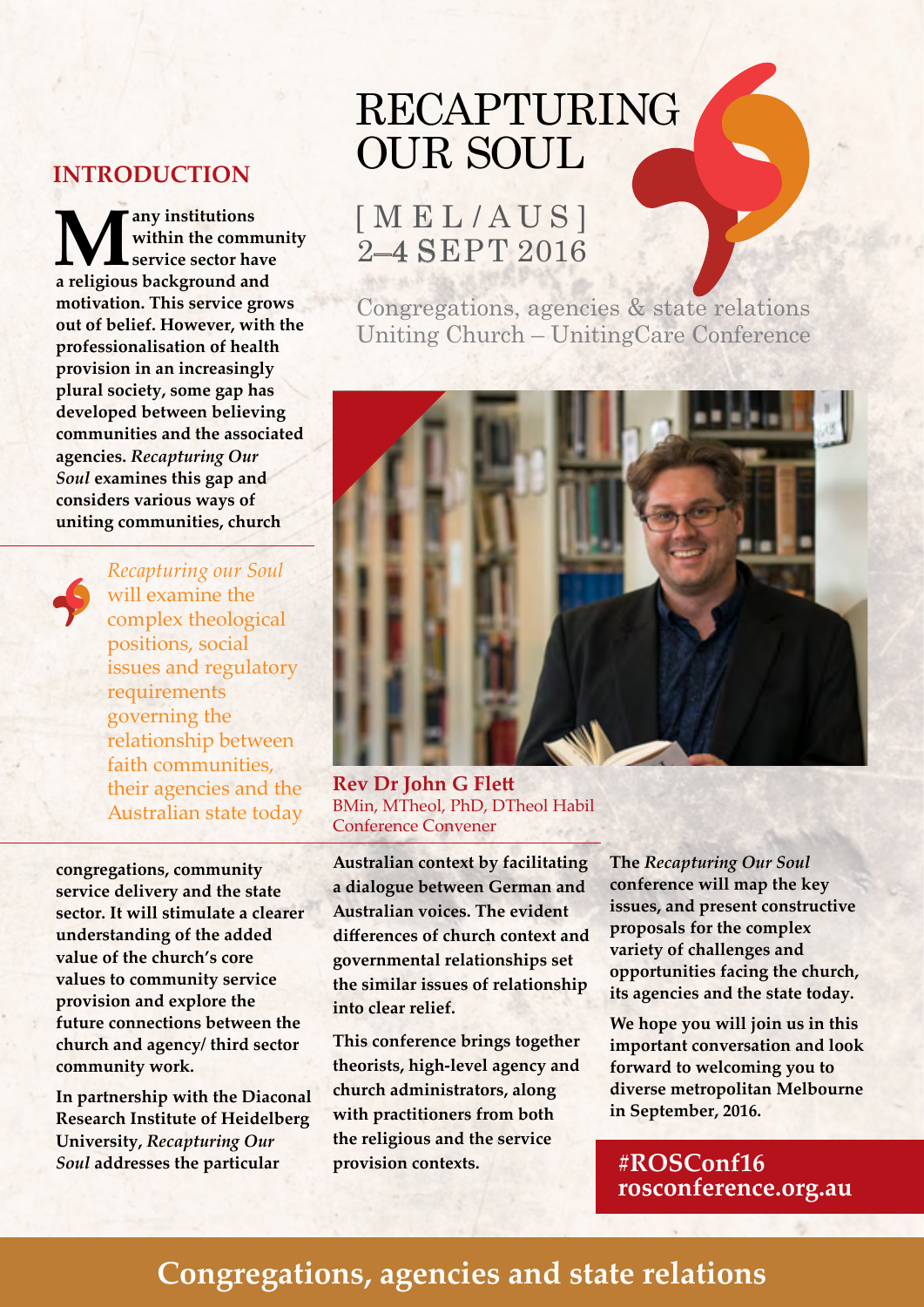### **INTRODUCTION** | Three parallel streams will examine:

#### **1. Theologies of agencies:**

**This stream examines the range of theological supports for agency work as a clear outworking of Christian faith and witness. It concentrates on existing theological themes, the integration of insights from service provision into complex agendas about theology and the nature of the church and the creation of bridges between agency administrators and theologians.** 

#### **2. Economics of funding:**

**Funding is not neutral. It directs the economies or forms of service provision, and this in ways that might conflict with congregational agendas. This stream considers the benefits and constraints of popular funding models and the potential of alternative models (e.g. social impact bonds), especially as these inform the relationship between agencies and churches.**

#### **3. Advocacy:**

**To what extent can agencies that receive public funding also advocate for policy change, and what different forms might such advocacy take? This stream examines the range of available options, the different levels of advocacy, the potential limits funding imposes, and the freedoms agencies, churches and theological voices have due to the formal incorporation of agencies as service providers.** 

## **CONFIRMED SPEAKERS** | Visit [rosconference.org.au](http://www.rosconference.org.au) for complete speaker biographies



**Prof Dr Johannes Eurich** Professor for practical theology and diaconal science at Heidelberg University, Germany

Johannes Eurich has been a Director of the Institute for Diaconal Science and the Study of Christian Social Service since 2009 and served as Dean of the Theological Faculty at

Heidelberg University. His doctorate and Habilitation were both awarded by Heidelberg University. He has conducted extensive research on the transformation of the welfare state and on innovative social services, for example, the European Commission's research project *Innoserv*.

He serves on the board of the International Society for the Research and Study of Diaconia and Christian Social Practice and is board member of the German Network on Research of Diaconia. He is a member of the editorial board of the international journal "Diaconia."

**Prof Dr Annette Noller** Professor for theology and ethics in social areas of work / diaconal studies at the university of applied sciences in Ludwigsburg, Germany

For several years Annette Noller worked in the Federal Association of Diaconal Ministry in Germany, and was responsible for ethical

positions within the agency sector. Her doctorate was awarded by Humboldt University of Berlin and Habilitation from Heidelberg University. She is member of several diaconal and church commissions and vice chair of the board of a local diaconal agency (Evangelische

Gesellschaft Stuttgart - eva) with about 1500 employees. She is a pastor and has served for many years in parish ministry in the Evangelische Kirche Deutschland. Since 2002 she has served as professor in Ludwigsburg, where she is Dean of diaconal studies.





**Dr Hanns-Stephan Haas** CEO of the Evangelische Stiftung Alsterdorf, the largest social foundation in northern Germany

Since 2009, Hanns-Stephan Haas has served as CEO of the Evangelische Stiftung Alsterdorf, which employs 6000 staff across 180 sites.

Habilitation on the relationship Akademie Deutschland". He studied theology, philosophy and economics in Germany, Sweden (University of Lund) and Switzerland (St Gallen). He wrote his PhD in Systematic Theology (University Bonn) and of theology and economics.

He was pastor in Rheinbach, professor for theology and diaconia in Hannover and Rector of the University of Applied Sciences in Bielefeld, before he became the CEO of the "Diakonische